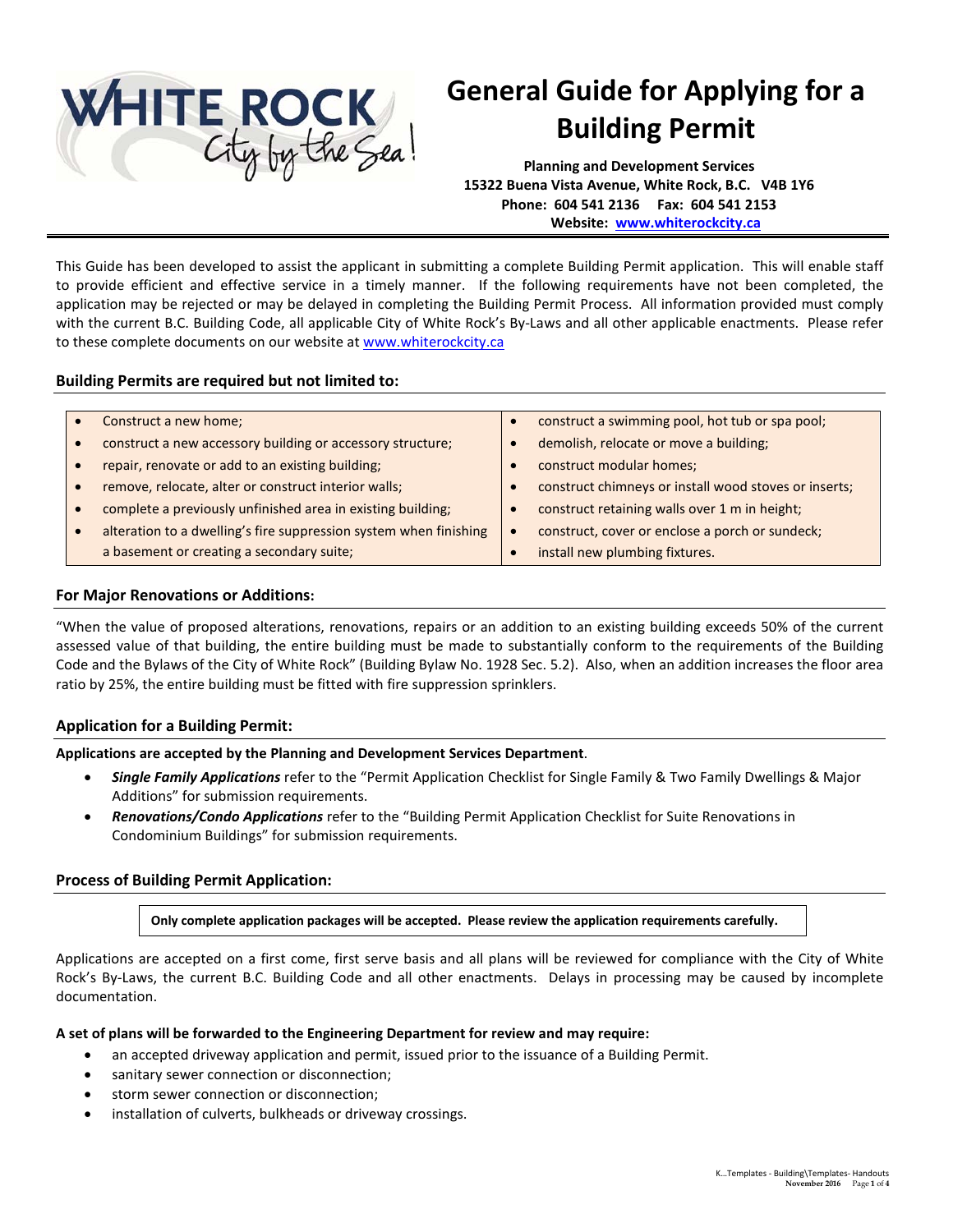# **Drawings:**

All plans and information submitted must be of an appropriate scale with sufficient detail to establish compliance with the Building Code and the By-laws of the City of White Rock. The plans are to be **legible and of suitable quality** for microfilming. **If you are unable to draw appropriate plans, then you must obtain the services of a qualified person.** (This is not an exhaustive listing of all the By-law and Building Code requirements. Additional information may be requested during the processing of the building permit application.)

- **2** sets of architectural drawings (must be separate from structural drawings). If new construction is 4 storeys, architectural drawings must be **signed and sealed** and submitted with a Schedule "B".
- **2** sets of building plans **signed and sealed** by a structural engineer complete with a Schedule "B" (Climatic & Seismic data, assured bearing capacity and design method for resistance to lateral loads)
- **2** sets of Fire Suppression System **signed and sealed** by an engineer complete with a Schedule "B"
- **2** sets of Building Envelope details **signed and sealed** by an engineer complete with a Schedule "B"
- **2** sets of Glass Guard details **signed and sealed** by an engineer complete with a Schedule "B"
- Schedule B for Geotechnical for excavations deeper than 4' and to confirm bearing capacity
- **2** sets of Mechanical drawings **signed and sealed** by an engineer complete with a Schedule "B", if pumping is required.

#### *The following are the minimum scales; drawings may be submitted in metric or imperial.*

## **Site Plan: scale 1:100 or 1/8" = 1'.0"**

Drawings to provide details of lot shape and size with setbacks of the building to the property lines including;

- any easements, rights of ways or water courses;
- overall building dimensions of both the principle building and addition and any accessory buildings;
- details of decks, projections and/or cantilevers;
- location of driveway, existing and/or proposed
- a cross section of the driveway
- finished grades and top of foundation elevations at each corner of the building and finished grades for the side property lines.

## **Foundation and Floor Plans: scale 1:50 or 1/4" = 1'.0"**

Drawings to include foundations with the dimensions of the principle building / addition; indicate foundation wall thickness, size of footings including pad footings;

- show all partitions and bearing walls. Indicate finished / unfinished areas;
- room use and sizes, as well as adjacent rooms to the addition / alteration;
- windows/doors, including sizes and door swings, and, if applicable, ratings;
- stairs showing direction of travel, stair dimensions and required handrails and/or guardrails;
- plumbing fixtures, appliances, hot water tank, fireplaces and heating system; (include proposed method of heating and ventilation)
- layout and sizes of all floor, ceiling and roof structural components, including beams and lintels. (Sized and sealed by the structural Engineer.)

## **Typical Cross Sections and Construction Details: scale 1:50 or 1/4" = 1'.0"**

Drawings to include all construction materials;

- floor to ceiling height of all rooms including crawl/roof spaces;
- floor, ceiling, roof and wall assemblies:
- sloped / vaulted ceilings and roof decks indicating ventilation and insulation requirements;
- footings and foundation walls;
- building envelope details for the exterior cladding;
- finished grade, top of foundation, include **Maximum Elevation Height**
- proposed method of energy efficiency compliance (prescriptive, prescriptive trade-offs, performance)
- material and location of proposed air barrier

## **Elevations (the four building face views): scale 1:50 or 1/4" = 1'.0"**

Drawings to detail the following items:

- exterior finish;
- window and door sizes;
- special separation calculations:
- finished grade (drawn in) and top of foundation elevations shown at each corner of the building;
- roof slope
- building height of principal & accessory building (elevation of peak & elevation of natural average grade)
- angle of containment (45 degree angle drawn at 6.0m from natural grade  $@$  mid-point of the most southerly wall/ flood construction level) RS-2 & RS-3 Zones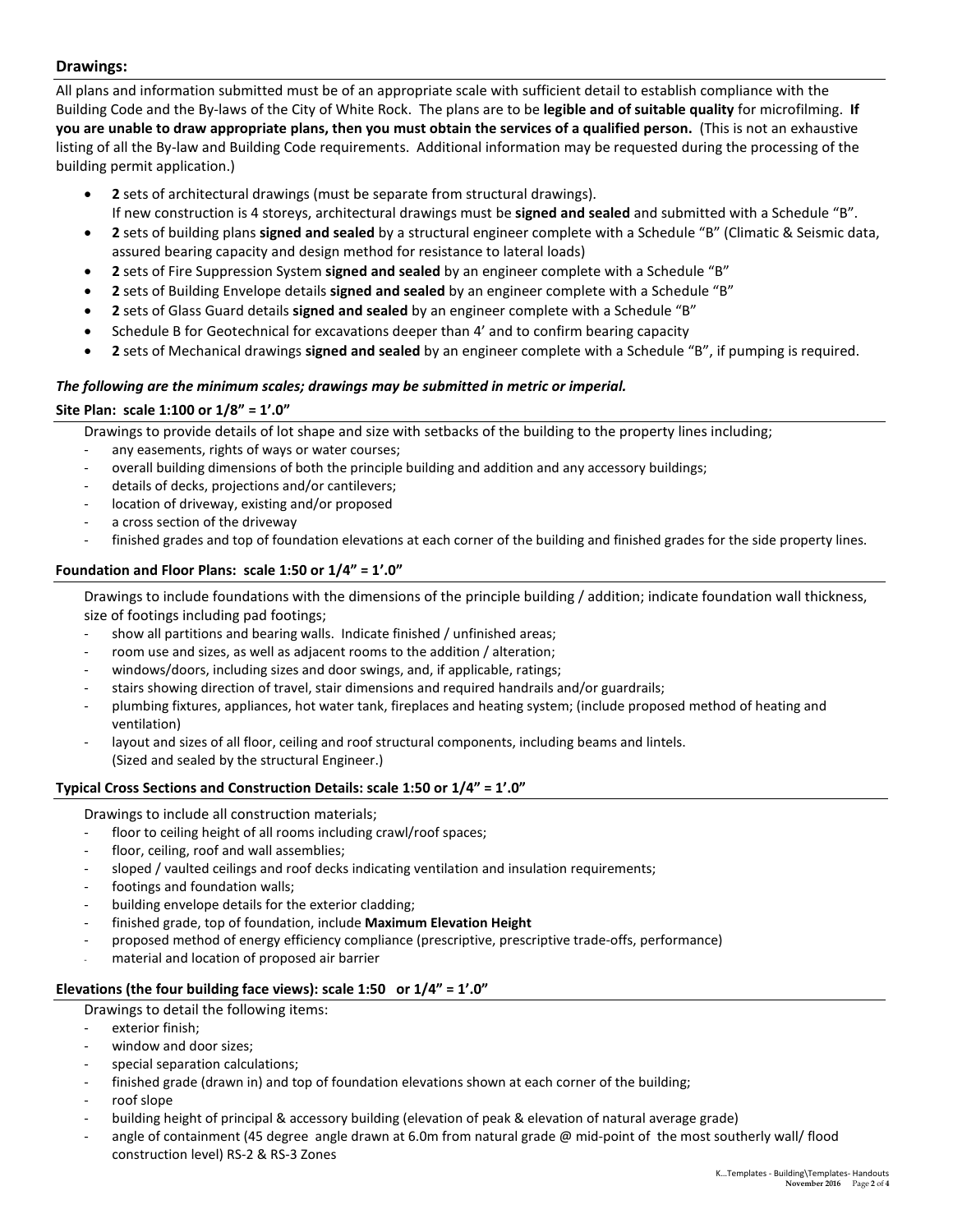## **Issuance of a Building Permit:**

A Building Permit will be issued following the acceptance of the plans in conformance with the current edition of the BC Building Code, City of White Rock's Bylaws and other applicable enactments and the payment of the appropriate permit fees and bonds.

**NOTE:** No deposit of fill, excavation, erection, alteration, enlargement, repair, removal or demolition of any building or structure, or part thereof, shall be commenced or undertaken without a permit being first obtained from the Building Department.

No person shall use or occupy or cause or permit to be caused or occupied any building or part thereof until an accepted FINAL Building Inspection from the Building Inspector has been issued.

#### **Required Inspections:**

- 1. **Forms Inspection** on completion of concrete form work prior to placing concrete for footings or foundations. Submit the survey certificate with pour strip at the time of inspection in addition to the field reports from the Engineers, including Geotechnical for the Landslide Assessment, if applicable.
- 2. **Service Connection Inspection** required when all piping for the water service, storm and sanitary sewer has been placed but prior to backfilling.
- 3. **Prior to Backfill Inspection** required when the drain tile is in place and covered with the min. 6" of drain rock. The foundation damp-proofing will be inspected as well at this time.
- 4. **Poly (Prior to pouring of Slab) Inspection** when radiant heating is being used in the slab, an inspection of the insulation is required prior to pouring the concrete, as well as all under slab plumbing. A Compaction Certificate is required from a P.Eng. for all sub-slab fill material.
- 5. **Building Height and Angle of Containment**
- 6. **Exterior Framing / Sheathing -** to include the installation of windows and deck membranes.
- 7. **Rough Plumbing Inspection** is required when all drains, waste pipes, vents and water piping has been completed, with the 200 PSI test applied. The Tub / Shower installation to be completed with trap tests.

NOTE: Any plumbing to be covered by concrete must first be inspected and accepted.

- 8. **Frame Inspection** to be called when all frame work, sheathing, duct work, chimney construction and electrical wiring are complete and before the application of insulation or exterior cladding. The field report from the structural engineer to be collected at this time. In addition, for the Fire Suppression System, the Flow Verification Report and "OK to Cover Report will be required.
- 9. **Insulation and Vapour Barrier Inspection** when thermal insulation and vapour barrier are completed, and prior to application of wallboard or paneling. **(The building paper must be applied to the exterior sheathing prior to the installation of the insulation in order to protect it from weather damage.)**
- 10. **Final for Plumbing –** electrical / gas final Provincial Declaration required.
- 11. **Final Building Inspection** when all construction is completed and before occupancy. (All work includes but is not limited to; final lot grading, exterior stairs, guards, caulking, etc.)

The above are minimum required inspections. It may be necessary to re-inspect deficiencies that arise during an inspection.

#### *Fees***:**

Fees are referenced in the Schedule A of the Building Bylaw – White Rock Fees and Charges Bylaw, 2015 No. 2122

## **If you are applying for a Demolition Permit:**

**Applications are accepted at the Planning and Development Services Department** at City Hall and the applicant is required to provide:

- Authorization Form
- Survey Certificate showing all structures and all trees on City Property (11X17)
- Title Search dated within 30 days of application
- **Tree Management Application** for the property. Please refer to the *Tree Management Bylaw 2008, No. 1831* for details

**A Tree Management Permit** can be applied for concurrently with your Demolition Permit Application.

**All Applications for Tree Management Permits, Highway Use Permit Applications** and **New Service Connection fees are received at the Municipal Operations Department at 877 Keil Street.** 

The Development Services department works with Municipal Operations to coordinate the demolition/tree permit process.